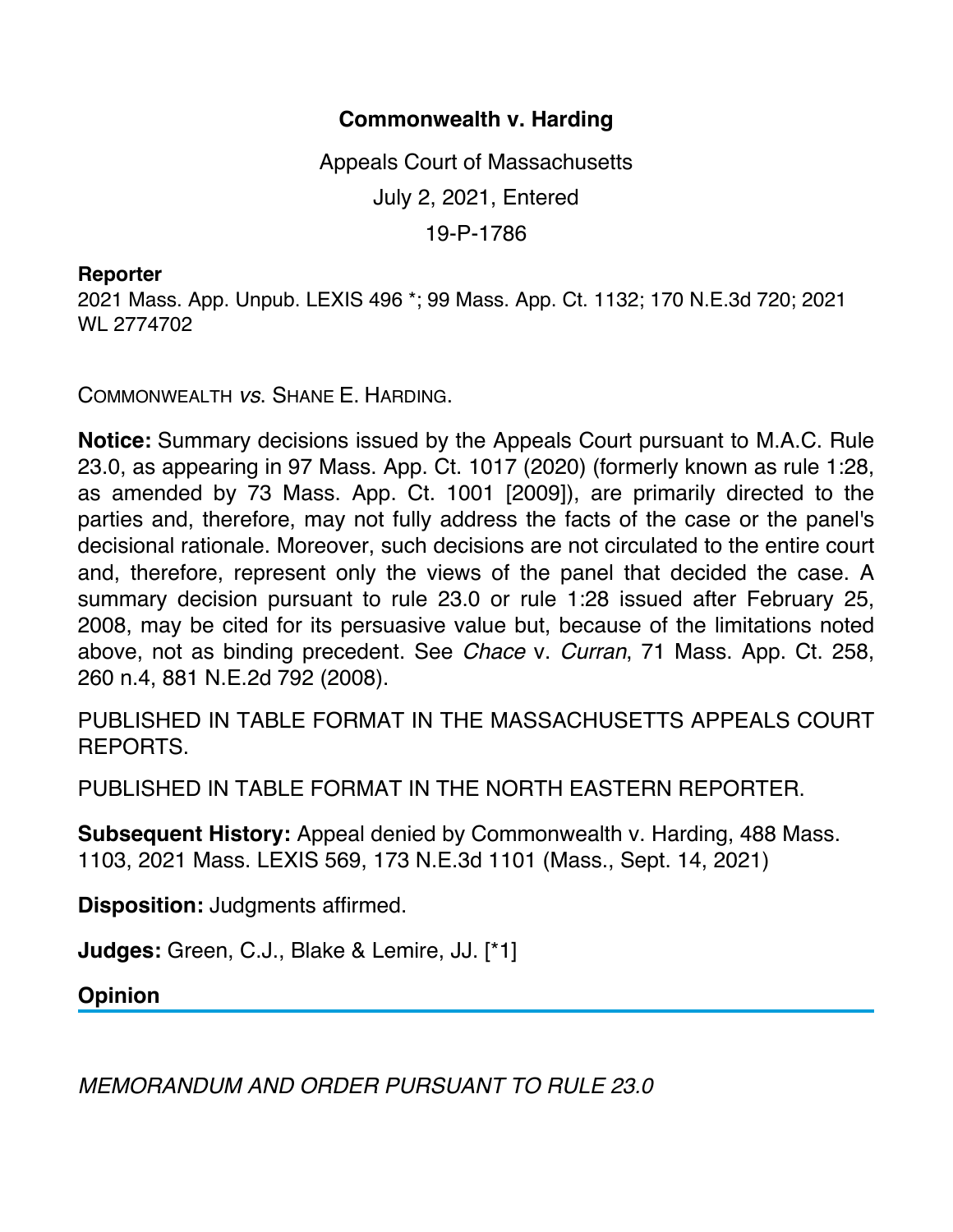On September 30, 2014, the defendant set out on an increasingly desperate string of criminal acts spanning New York and Massachusetts. By the time of his apprehension the next day he had committed a botched robbery in New York, kidnapped and raped his brother's girlfriend in Massachusetts, returned to New York, planned additional crimes, and coerced a lifelong friend into assisting an attempted escape to Canada. For the segment of his spree that occurred in Massachusetts, a Superior Court jury convicted the defendant of three counts of rape and a single count of kidnapping. See G. L. c. 265, §§ 22 (*b*), 26. On appeal, he contends that the trial judge erred in admitting evidence of certain prior and subsequent bad acts. We affirm the convictions.

The Commonwealth may not introduce evidence of a defendant's prior or subsequent bad act to prove bad character or a propensity to commit the crimes charged. See *Commonwealth* v. *Peno*, 485 Mass. 378, 385, 150 N.E.3d 314 (2020). Such evidence may, however, be introduced for certain permissible purposes, provided that its probative value is not outweighed by the risk of unfair prejudice to the defendant. See *id.* For example, bad acts evidence may be admissible to show [\*2] motive, intent, or state of mind. See *id.*; *Commonwealth* v. *Keown*, 478 Mass. 232, 243, 84 N.E.3d 820 (2017), cert. denied 138 S. Ct. 1038, 200 L. Ed. 2d 292 (2018). Likewise admissible is evidence of bad acts that are "inextricably intertwined with the description of events . . . of the [crime]." *Commonwealth* v. *Bryant*, 482 Mass. 731, 734, 128 N.E.3d 40 (2019), quoting *Commonwealth* v. *Marrero*, 427 Mass. 65, 67, 691 N.E.2d 918 (1998). We review a judge's decision to admit bad acts evidence for abuse of discretion, and such a decision will stand unless "a clear error of judgment" causes it to be "outside the range of reasonable alternatives." *Peno, supra* at 386, quoting *Commonwealth* v. *Facella*, 478 Mass. 393, 407, 85 N.E.3d 665 (2017).

The defendant argues that the jury should not have heard evidence of his bad acts both preceding and following the kidnapping and rape of the victim, but the argument does not recognize that all of the defendant's acts that day were one "inextricably intertwined" course of conduct.<sup>1</sup> His failed armed robbery in New York caused him to seek a ride from the victim. His desperation to avoid the police caused him to force her to drive to Massachusetts, where he raped her, believing he was about to die. She escaped only by convincing him that her absence would be noticed, and that he should ask his friend and roommate for help. That friend, forced to drive the defendant around New York while he plotted additional crimes

<sup>1</sup> We reject the defendant's argument that the trial judge admitted the bad acts evidence solely because it was the subject of an unsuccessful motion to suppress. The record makes clear that the judge knew that the motion's constitutional test was distinct from the bad acts inquiry faced at trial.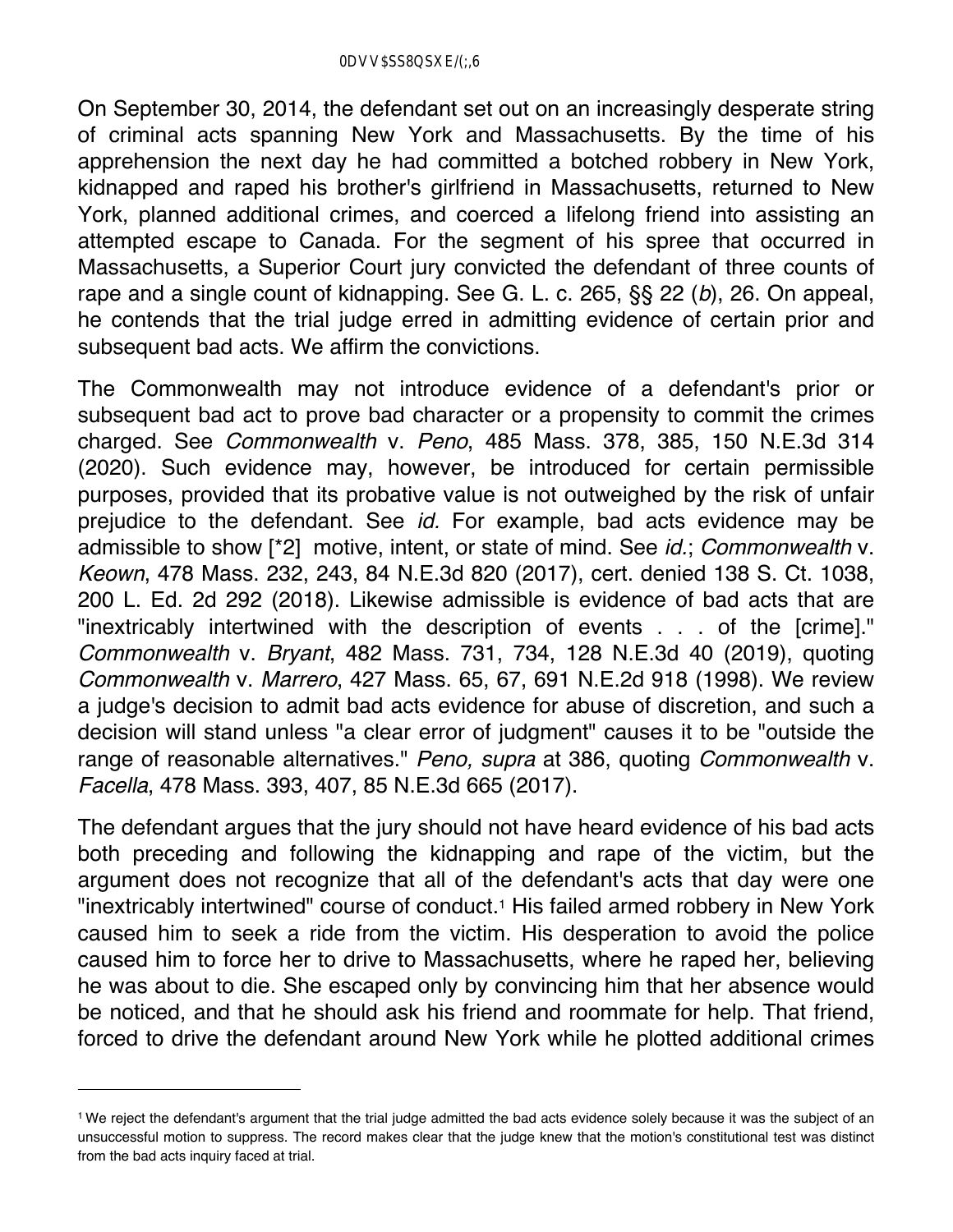in furtherance of a planned escape to Canada, [\*3] ultimately gained his freedom and gave police the information that led to the defendant's arrest. Each of these events informs the others, and all happened in less than twenty-four hours. Not only is the Commonwealth "entitled to present as full a picture as possible of the events surrounding the incident itself," but evidence of these interlinked acts was essential to the jury's comprehension of the charged crimes; without the challenged evidence they would be left with "an essentially inexplicable act of violence."2 *Commonwealth* v. *Bradshaw*, 385 Mass. 244, 269-270, 431 N.E.2d 880 (1982).

Moreover, the probative value of this evidence must be weighed against the risk of *unfair* prejudice. See *Peno*, 485 Mass. at 386. Had the defendant's desperate flight occurred wholly in Massachusetts, it is all but certain that he would have faced further Massachusetts criminal charges based on his complained-of bad acts.3 Those related charges could be appropriately tried together with the existing four, and at that trial all of the challenged evidence would be admissible. See Mass. R. Crim. P. (9) (a), 378 Mass. 859 (1979) (joinder presumptively appropriate for related offenses that "arise out of a course of criminal conduct or series of criminal episodes connected together"); *Commonwealth* v. *Hernandez*, 473 Mass. 379, 394, 42 N.E.3d 1064 (2015) (joinder supported by fact that evidence [\*4] of two crimes would be mutually admissible if tried separately because bad acts showed motive and were "inextricably intertwined"). Given that, any prejudice from admission of the bad acts evidence here can hardly be called unfair; the defendant cannot expect to avoid evidence of bad acts that were uncharged solely by reason of the cartological accident of a State boundary separating them.4 There was no abuse of discretion in admitting the bad act evidence.5

## *Judgments affirmed*.

<sup>&</sup>lt;sup>2</sup> Furthermore, the defendant's immediately prior and immediately subsequent acts are probative of his motive to commit the charged crimes. The evidence tends to show why and how badly he wanted to leave the country and, with respect to the rapes, his perceived need to commit those acts before being killed or apprehended. See *Commonwealth* v. *Bradshaw*, 385 Mass. 244, 269-270, 431 N.E.2d 880 (1982) (earlier same-day bad acts admitted as probative of motive of subsequent crime); *Commonwealth* v. *Pagels*, 69 Mass. App. Ct. 607, 617, 870 N.E.2d 645 (2007) (subsequent threatening telephone calls to victim admissible as probative of motive of assault two months earlier).

<sup>&</sup>lt;sup>3</sup> The record indicates that, at the time of trial, the defendant was incarcerated in New York for charges brought there that were related to the same series of events.

<sup>4 &</sup>quot;Bad acts, although occurring outside the State, may come in as ancillary to the proof of the commission of crimes within the State." *Commonwealth* v. *Frank*, 51 Mass. App. Ct. 19, 24, 742 N.E.2d 586 (2001).

<sup>5</sup> Even if admission of the evidence had been error, the judge gave specific limiting instructions to the jury both contemporaneously and in the final charge. "[T]he application of [limiting] instructions ordinarily renders any potentially prejudicial evidence harmless." *Commonwealth* v. *Crayton*, 470 Mass. 228, 251, 21 N.E.3d 157 (2014), quoting *Commonwealth* v. *Donahue*, 430 Mass. 710, 718, 723 N.E.2d 25 (2000).